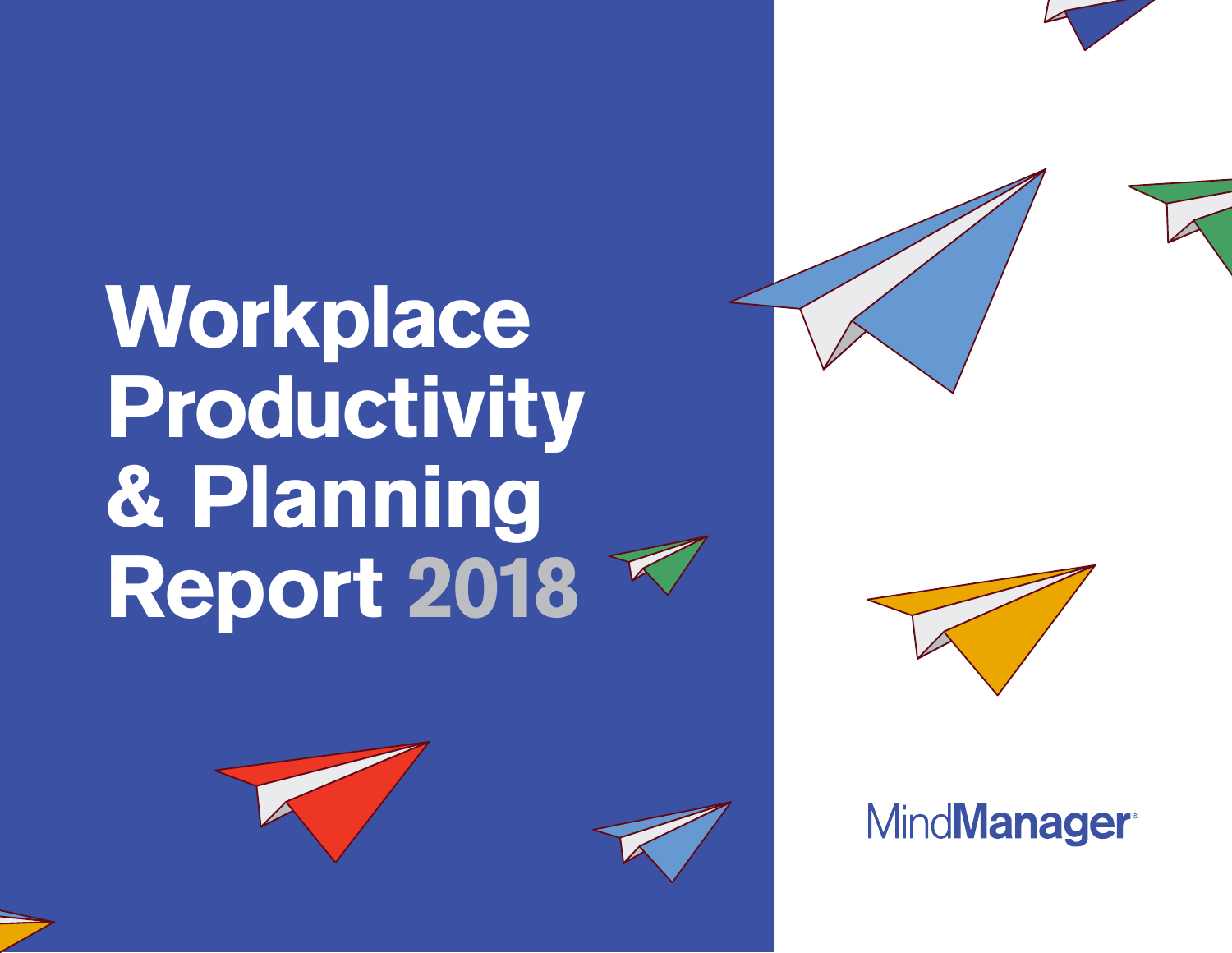## **The pressure for businesses to innovate has never been higher.**

As a result, the workplace is shifting on a rising tide of information and technology tools designed to help us get more done. And workers are changing — we are under greater demands to be productive, agile and collaborative, and we have our own high expectations around engagement, leadership and alignment.

*MindManager's Workplace Productivity and Planning Report 2018* seeks to understand how organizations — and the knowledge workers that comprise them — are meeting today's challenges to get work done, to plan and to win.

We combined our own proprietary survey data with other leading data sources to focus on three key factors related to productivity and planning:

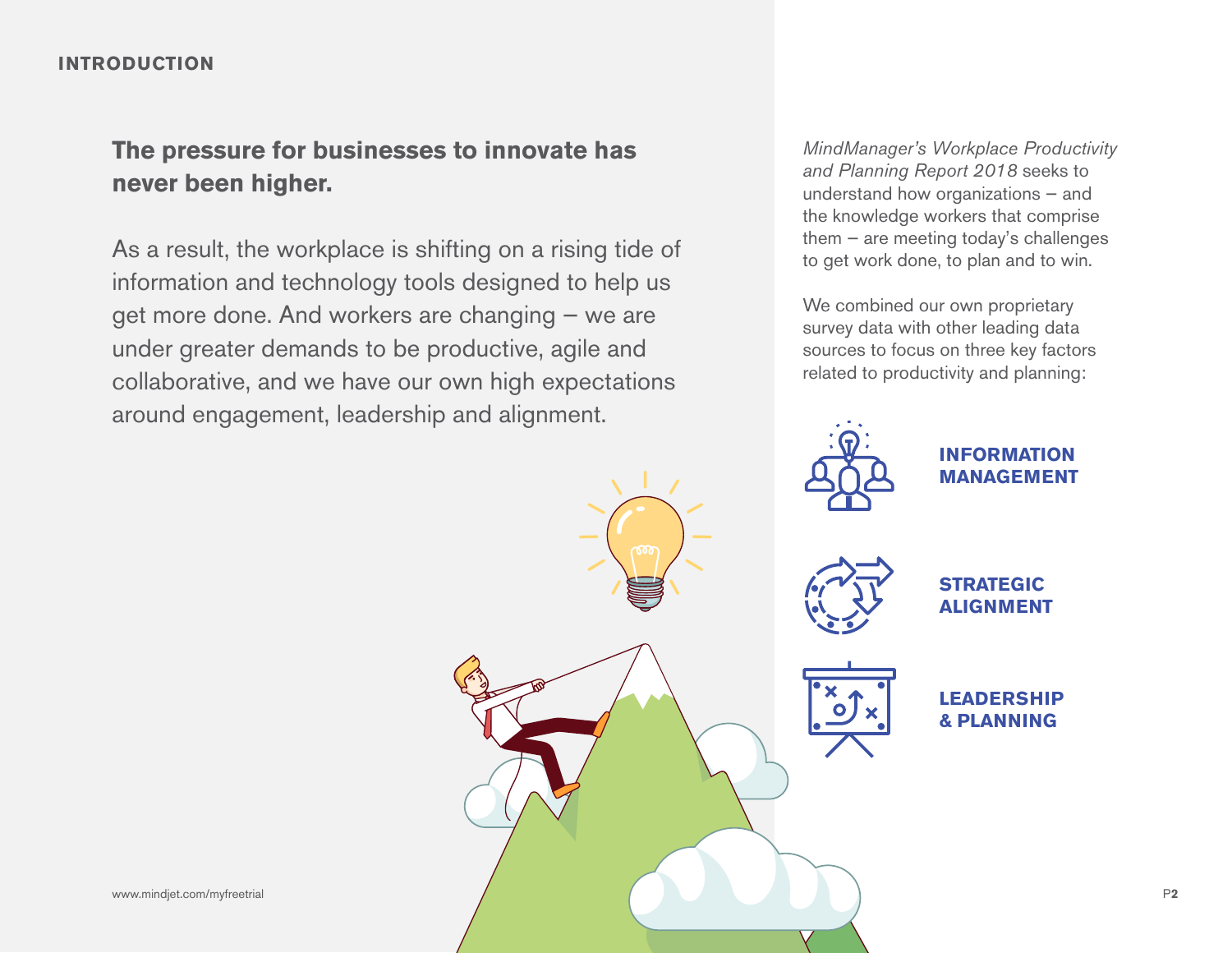

### **Information is vital and valuable, but it can also be overwhelming and difficult to organize.**

Knowledge workers spend an average of 17 hours per week responding to email — one third of their time at the office and half their time when they work at home.<sup>1</sup> Workers receive 121 emails per day, half of which are irrelevant.2



**WORKERS SPEND**



**nnnnnn**nn OUR SURVEY FOUND<br> **73 & CONDEX SAID THAT THEY**<br>
WOULD BE MODE BRODUCTIVE

**OF WORKERS SAID THAT THEY WOULD BE MORE PRODUCTIVE IF THEY COULD SPEND LESS TIME MANAGING INCOMING INFORMATION.**

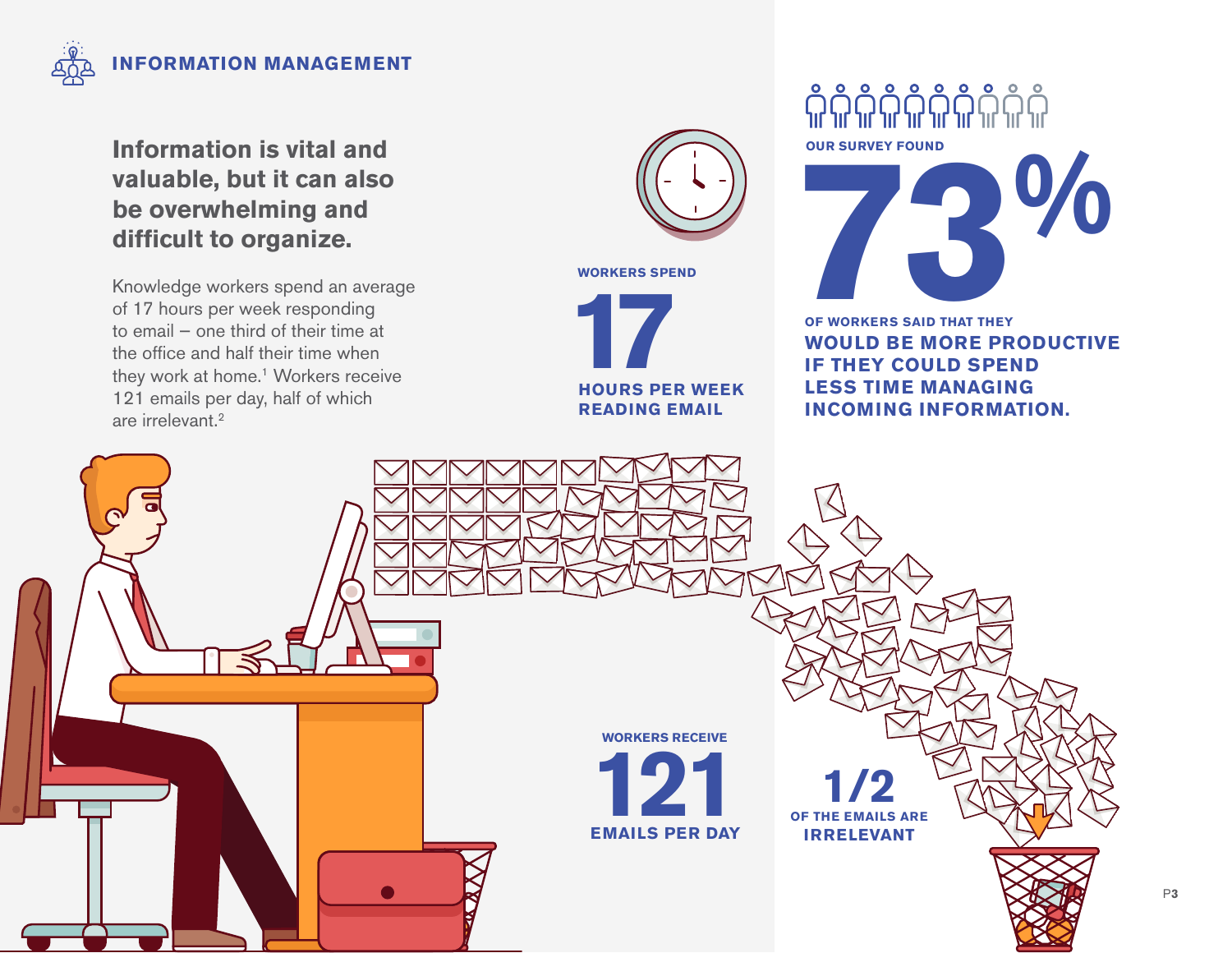

## **And email is only part of the problem.**

Knowledge workers regularly have to access four or more systems to get to the information they need, and they're only able to find all the information they need about half the time. As a result, an enterprise with 1,000 knowledge workers loses an average of \$5.7 million annually in productivity.3

**AN ENTERPRISE WITH 1,000 KNOWLEDGE WORKERS LOSES AN AVERAGE OF** 

# **5.7 \$ MILLION DUE TO EMPLOYEES SEARCHING FOR, BUT NOT FINDING, RELEVANT INFORMATION**

61% **ACCESS AT LEAST**  ACCESS AT LEAST **13<sup>0</sup>/0** ACCESS 45 SYSTEMS

OF EVERY DAY IS SPENT LOOKING FOR A **LOOKING FOR AND CONSOLIDATING INFORMATION SPREAD ACROSS SYSTEMS**

**47 VO CAN'T FIND TO DO THE TIME WORKERS CAN'T FIND THE INFORMATION REQUIRED TO DO THEIR JOBS**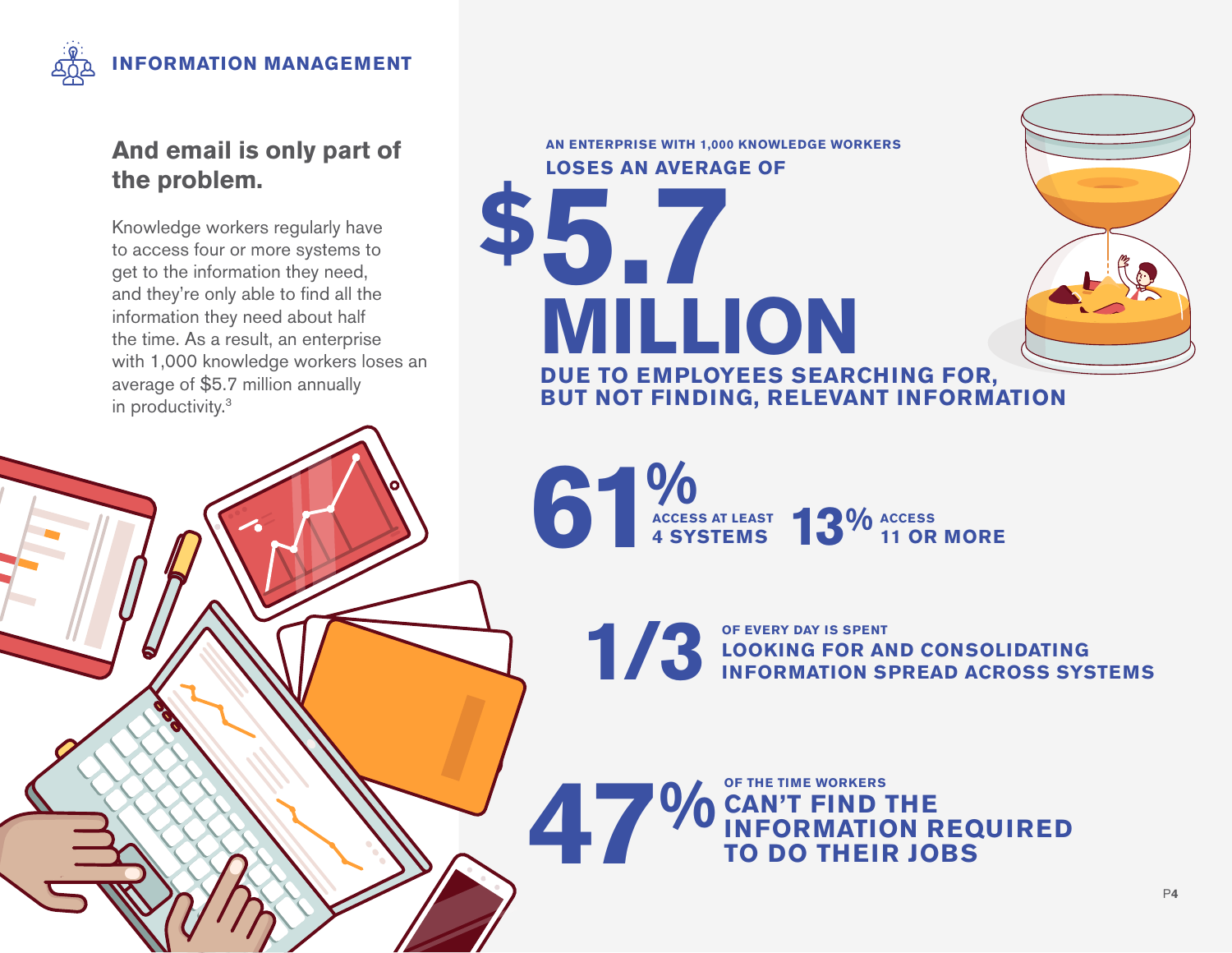

**Beyond sorting through email clutter and disparate systems for the information that they need to do their jobs, knowledge workers face another key hurdle in setting priorities in their work: clear alignment with teams and goals.**

MindManager's 2018 survey found that poor team alignment is the biggest contributor to project failure, yet fewer than a quarter of respondents reported that their teams take the time to ensure alignment on risks and opportunities. Lack of alignment can also contribute to projects stalling, conflicts among team members and wasted personnel resources.

**RESPONDENTS NOTED THAT WHEN PROJECTS FAIL AT THEIR ORGANIZATION, IT IS BECAUSE OF POOR TEAM ALIGNMENT**

**+50%**



OF RESPONDENTS REPORTED TH **OF RESPONDENTS REPORTED THAT**

**NOT ENOUGH TIME IS SPENT ENSURING ALIGNMENT ON RISKS AND OPPORTUNITIES**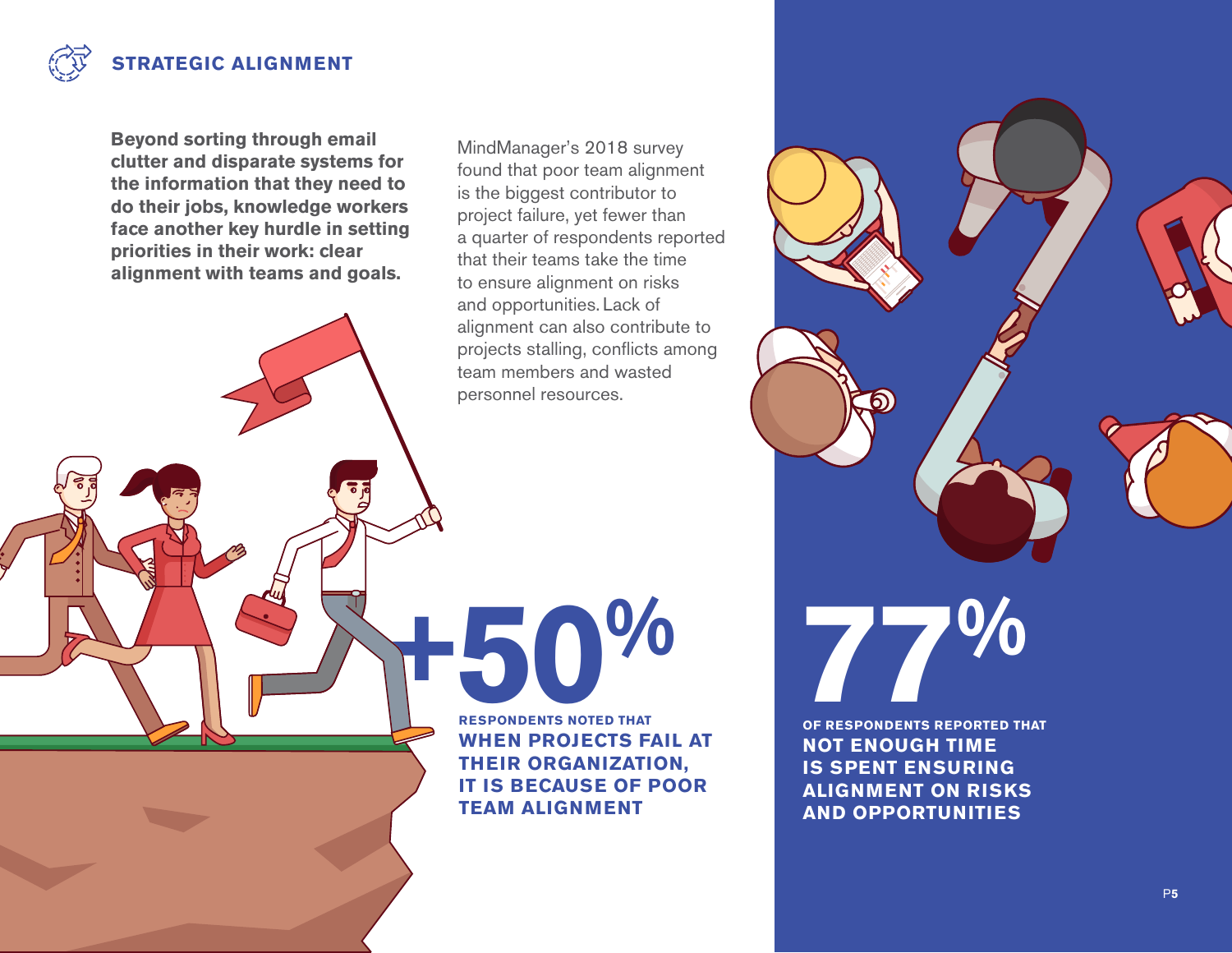

# **What happens when there's poor team alignment?**





**63% REPORTED STALLED PROJECTS**

**54% REPORTED WASTED PERSONNEL RESOURCES**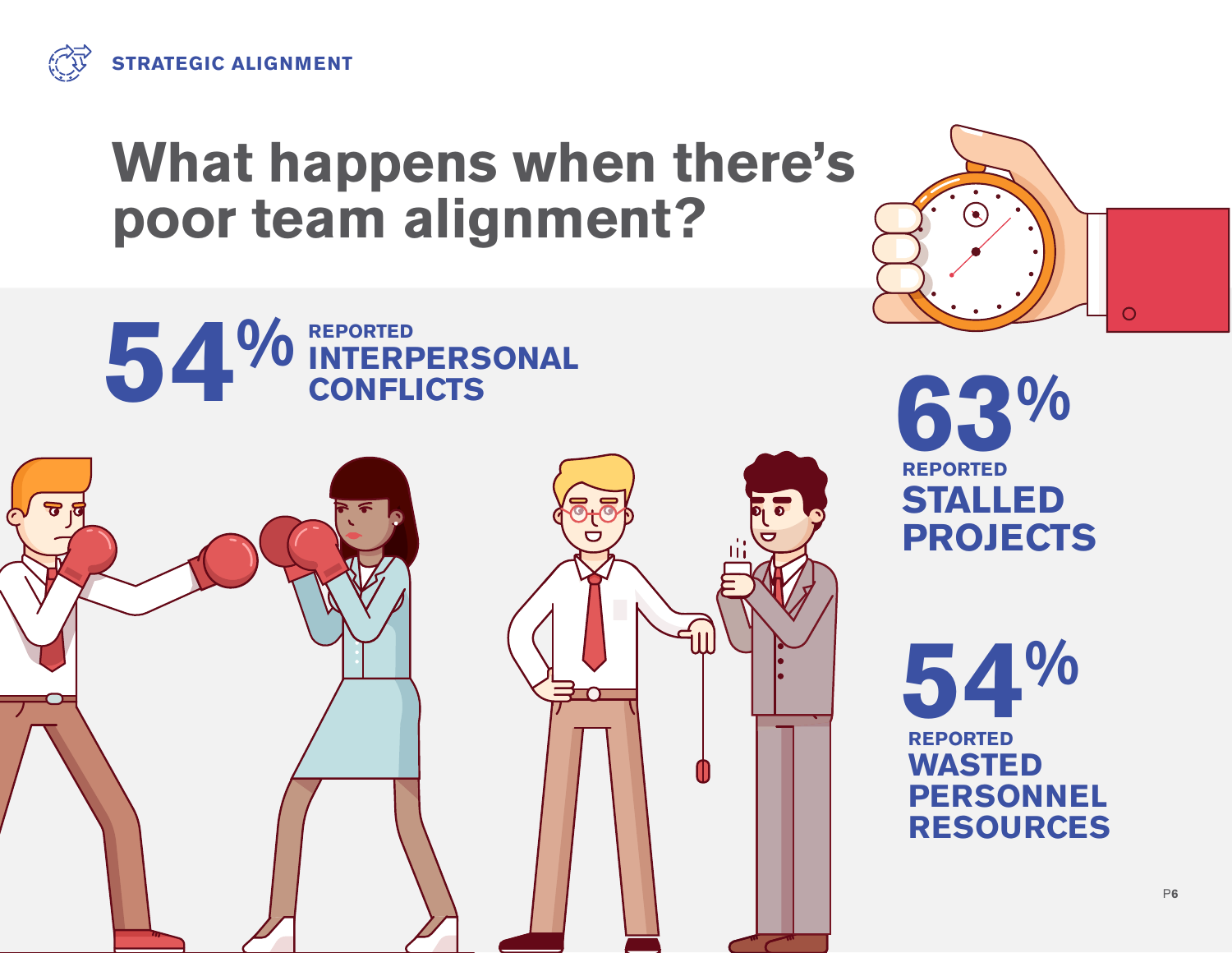

**Company leaders demand greater innovation and productivity from knowledge workers, but have they given their teams a clear roadmap of what they're working toward and why?**

Most workers report that they have no clear understanding of priorities or confidence that they are working toward the right things.

While 65% of organizations have an agreed-upon strategy, a mere 14% of employees understand it.4 **And our own survey results indicate that almost half of employees were unsure whether or not such a strategy or plan even exists at their organization.**

## **ូំជុំបុំបុំបុំបុំបុំ**បុំបុំបុំ

**OUR SURVEY FOUND**



**THEY COULD BE MORE PRODUCTIVE IF THEIR LEADER SHARED A CLEAR MAP**